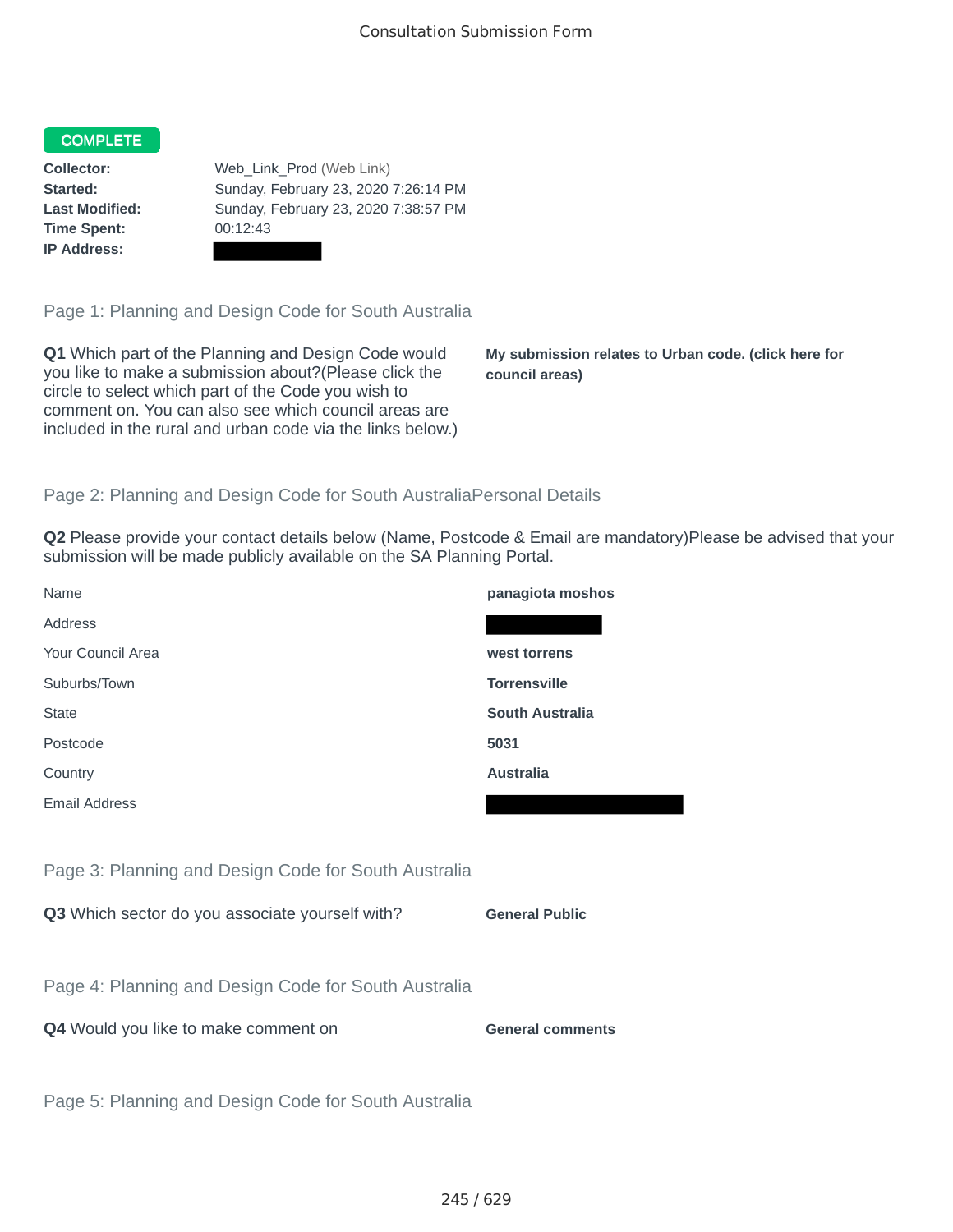## Consultation Submission Form

| Q5 Enter your feedback for Rules of Interpretation                                                              | <b>Respondent skipped this question</b> |
|-----------------------------------------------------------------------------------------------------------------|-----------------------------------------|
| Q6 Enter your feedback for Referrals                                                                            | <b>Respondent skipped this question</b> |
| Q7 Enter your feedback for Mapping                                                                              | <b>Respondent skipped this question</b> |
| Q8 Enter your feedback for Table of Amendments                                                                  | <b>Respondent skipped this question</b> |
| Page 6: Planning and Design Code for South Australia                                                            |                                         |
| Q9 Please enter your feedback for overlaysclick next at<br>the bottom of the page for next topic                | <b>Respondent skipped this question</b> |
| Page 7: Planning and Design Code for South Australia                                                            |                                         |
| Q10 Please enter your feedback for zones and<br>subzonesclick next at the bottom of the page for next<br>topic  | <b>Respondent skipped this question</b> |
| Page 8: Planning and Design Code for South Australia                                                            |                                         |
| Q11 Please enter your feedback for general policyclick<br>next at the bottom of the page for next topic         | <b>Respondent skipped this question</b> |
| Page 9: Planning and Design Code for South Australia                                                            |                                         |
| Q12 Please enter your feedback for Land use<br>Definitionclick next at the bottom of the page for next<br>topic | <b>Respondent skipped this question</b> |
| Page 10: Planning and Design Code for South Australia                                                           |                                         |
| Q13 Please enter your feedback for Admin<br>Definitionsclick next at the bottom of the page for next<br>topic   | <b>Respondent skipped this question</b> |

Page 11: Planning and Design Code for South Australia

**Q14** Please enter your general feedback here

I live in Hilton council ward, Zone R23. I do not want my area to be changed to (Housing Diversity Neighbourhood zone) and it is most appropriate to be classified as a Suburban Neighbourhood zone in keeping with the rest of Mile End, Torrensville and Thebarton.